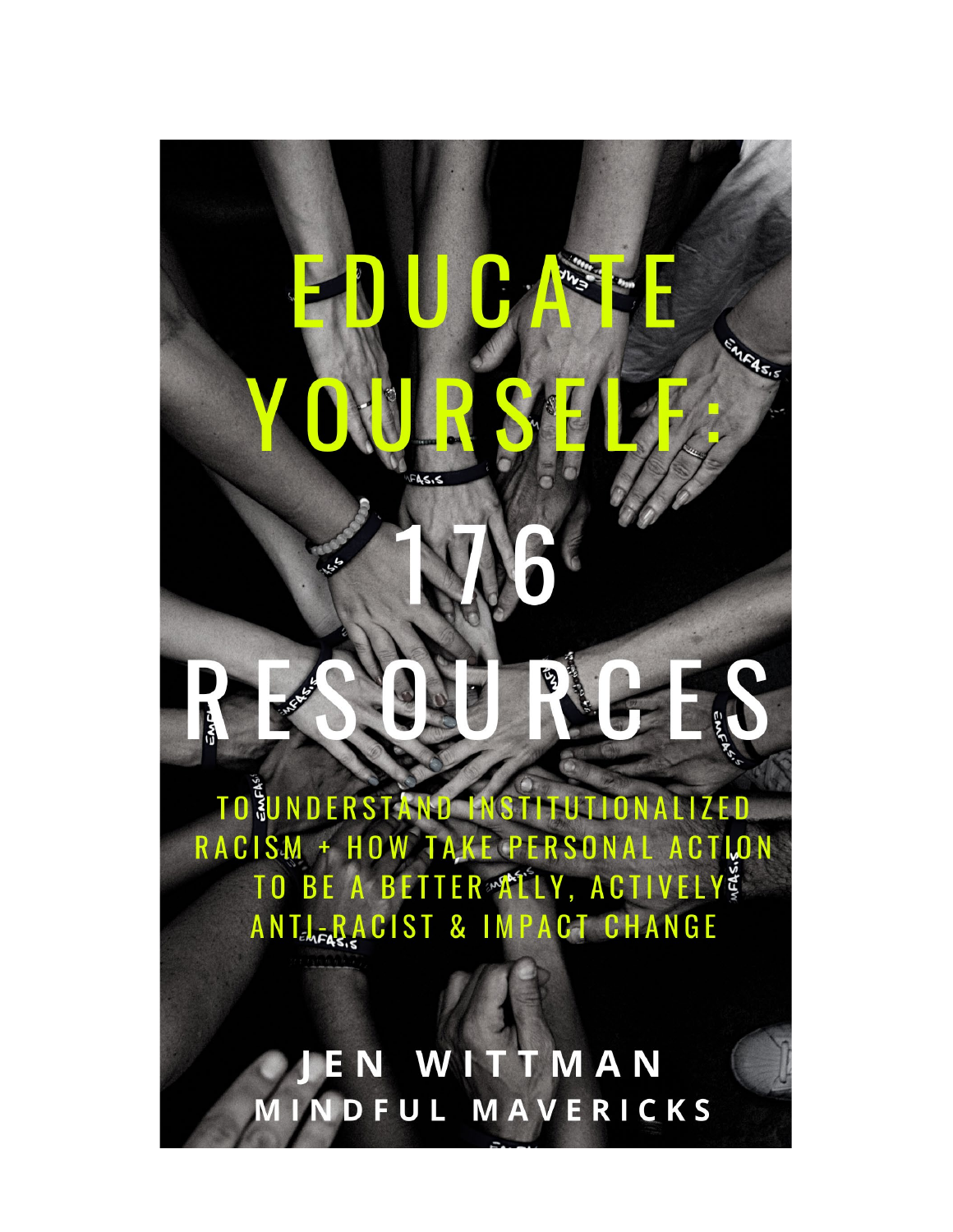Mindful

This guide was compiled with resources I've personally used to educate myself in racism and allyship. I've also included resources from other excellent compilations found online.

This is by no means an exhaustive list (there are so many more resources out there that I don't know about or that are being added to the web every day) but it's a really good start!  $\odot$  If you have recommendations for resources to add to this list, shoot me an email at [sayhi@themindfulmaverick.com.](mailto:sayhi@themindfulmaverick.com)

And please share this guide with your friends, family and network. It's not enough to "not be racist", we must be anti-racist & back it up with ACTION. Now is the time for action.

## **PODCASTS:**

- 1. [Seeing White by Scene On Radio](http://www.sceneonradio.org/seeing-white/)
- 2. [1619 \(New York Times\)](https://www.google.com/url?q=https://www.google.com/url?q%3Dhttps://www.nytimes.com/2020/01/23/podcasts/1619-podcast.html%26amp;sa%3DD%26amp;ust%3D1591393824597000&sa=D&ust=1591393824640000&usg=AFQjCNFs8w3V3c6fAb41FlULxa_cuml-3g)
- 3. [Parenting Forward podcast episode 'Five Pandemic Parenting Lessons](https://www.google.com/url?q=https://www.google.com/url?q%3Dhttps://podcasts.apple.com/us/podcast/parenting-forward/id1403686245?i%253D1000474951309%26amp;sa%3DD%26amp;ust%3D1591393824590000&sa=D&ust=1591393824637000&usg=AFQjCNGpLwojb7itbTV-cPvskZfkgqM96A)  [with Cindy Wang Brandt'](https://www.google.com/url?q=https://www.google.com/url?q%3Dhttps://podcasts.apple.com/us/podcast/parenting-forward/id1403686245?i%253D1000474951309%26amp;sa%3DD%26amp;ust%3D1591393824590000&sa=D&ust=1591393824637000&usg=AFQjCNGpLwojb7itbTV-cPvskZfkgqM96A)
- 4. [Fare of the Free Child podcast](https://www.google.com/url?q=https://www.google.com/url?q%3Dhttps://www.raisingfreepeople.com/podcast/%26amp;sa%3DD%26amp;ust%3D1591393824590000&sa=D&ust=1591393824637000&usg=AFQjCNE_EqFq0WeF9CWmLzZYhDG4m5u-dA)
- 5. [Integrated Schools podcast episode "Raising White Kids with Jennifer](https://www.google.com/url?q=https://www.google.com/url?q%3Dhttps://integratedschools.simplecast.com/episodes/harvey%26amp;sa%3DD%26amp;ust%3D1591393824590000&sa=D&ust=1591393824637000&usg=AFQjCNHVtPTZWaaq9DpMFWJ84qVTaYxaug)  [Harvey"](https://www.google.com/url?q=https://www.google.com/url?q%3Dhttps://integratedschools.simplecast.com/episodes/harvey%26amp;sa%3DD%26amp;ust%3D1591393824590000&sa=D&ust=1591393824637000&usg=AFQjCNHVtPTZWaaq9DpMFWJ84qVTaYxaug)
- 6. [About Race](https://www.google.com/url?q=https://www.google.com/url?q%3Dhttps://www.showaboutrace.com/%26amp;sa%3DD%26amp;ust%3D1591393824597000&sa=D&ust=1591393824640000&usg=AFQjCNGJf_Sa-HtYf6hJl1rLevgJZ5p1qg)
- 7. [Code Switch \(NPR\)](https://www.google.com/url?q=https://www.google.com/url?q%3Dhttps://www.npr.org/sections/codeswitch/%26amp;sa%3DD%26amp;ust%3D1591393824597000&sa=D&ust=1591393824640000&usg=AFQjCNFyIAVYOFgtDj09mynavhRMk2z1zQ)
- 8. [Intersectionality Matters! hosted by Kimberlé Crenshaw](https://www.google.com/url?q=https://www.google.com/url?q%3Dhttps://podcasts.apple.com/us/podcast/intersectionality-matters/id1441348908%26amp;sa%3DD%26amp;ust%3D1591393824598000&sa=D&ust=1591393824640000&usg=AFQjCNHrFIv7o1y0rQwmbJwdxE-WVyWzFg)
- 9. [Momentum: A Race Forward Podcast](https://www.google.com/url?q=https://www.google.com/url?q%3Dhttps://www.raceforward.org/media/podcast/momentum-race-forward-podcast%26amp;sa%3DD%26amp;ust%3D1591393824598000&sa=D&ust=1591393824640000&usg=AFQjCNGy3oGIWYO1mx0Fw6TQqGkaowBQ3g)
- 10. Pod For The Cause (from The Leadership Conference on Civil & Human [Rights\)](https://www.google.com/url?q=https://www.google.com/url?q%3Dhttps://civilrights.org/podforthecause/%26amp;sa%3DD%26amp;ust%3D1591393824598000&sa=D&ust=1591393824640000&usg=AFQjCNEAP9hehgDu8rnA9R_nwe0cSOX9EQ)
- 11[.Pod Save the People \(Crooked Media\)](https://www.google.com/url?q=https://www.google.com/url?q%3Dhttps://crooked.com/podcast-series/pod-save-the-people/%26amp;sa%3DD%26amp;ust%3D1591393824598000&sa=D&ust=1591393824640000&usg=AFQjCNGD2jloo3dahqbwrZOIzvFwQG7JMw)

# **COURSES:**

- 1. Dr. Tee William's **[Foundations in Social Justice](https://imdrtee.com/foundations-self-paced/)** for yourself and your business. Dr. Tee teaches social justice from a liberation perspective. I've learned so much about how to conduct my business and life more inclusively and how to be actively anti-racist.
- 2. [WHITE PRIVILEGE & ANTI-RACIST WORKSHOP FOR TEENS & FAMILIES](https://extremeteenleaders.corsizio.com/c/5ed55e9718eb20f01a22a938)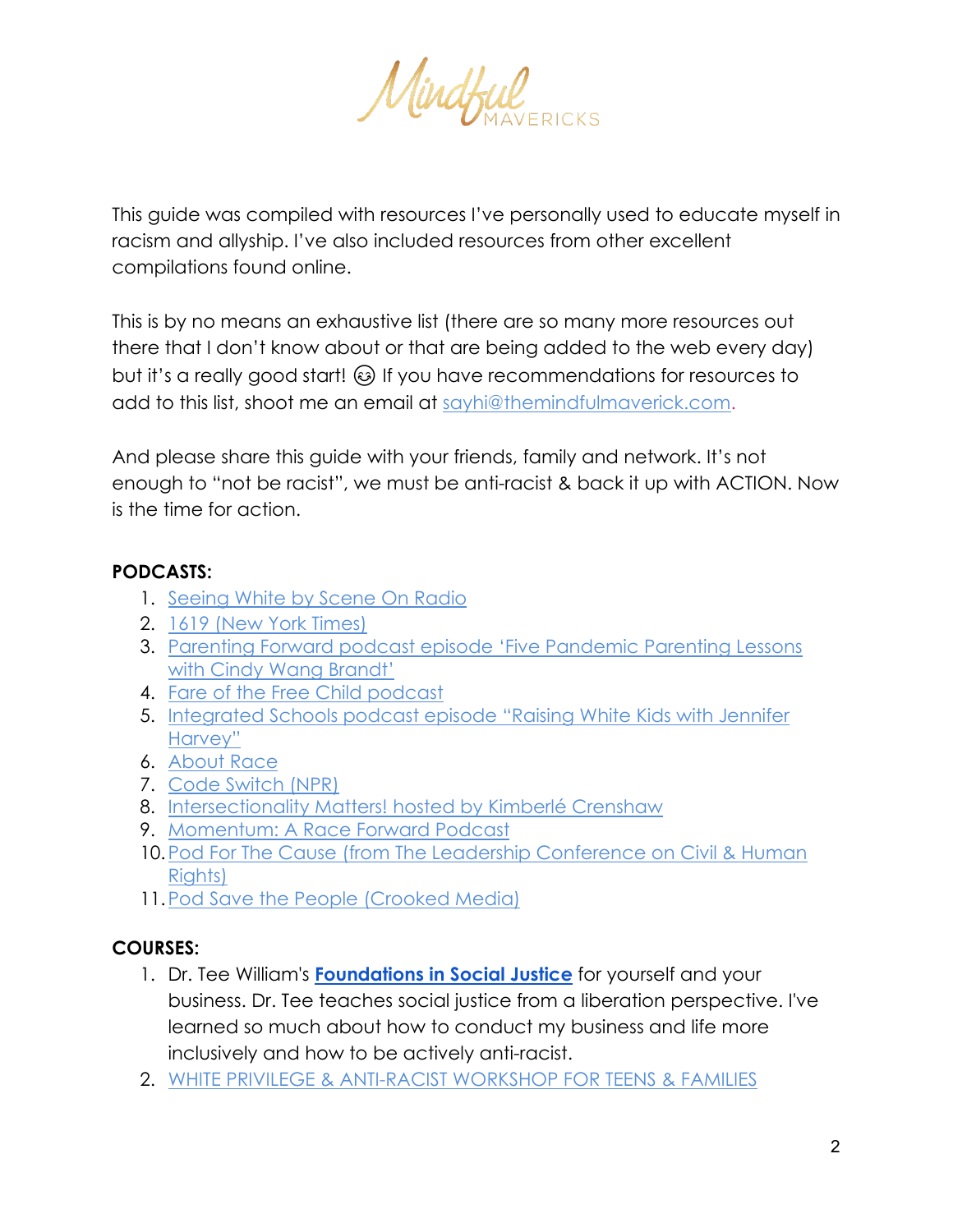

## **FB GROUPS:**

Social Justice/Anti-racism Education & Support Groups

- 1. [Beyond Guilt, Beyond Shame, White People Processing Racism](https://www.facebook.com/groups/BeyondGuilt/)
- 2. [Everyday Action with Dr. Tee](https://www.facebook.com/groups/everydayaction/)
- 3. [Support for Black-Jewish Individuals & Families](https://www.facebook.com/bechollashon/)

## Parenting Groups

- 1. [Embrace Race](https://www.facebook.com/weembracerace/)
- 2. [Raising Race Conscious Children](https://www.facebook.com/raceconscious/)

## Inclusive Business Groups

- 1. [Massive Brand Incubator](https://www.facebook.com/groups/MassiveBrandIncubator/?multi_permalinks=4235388739812359¬if_id=1591370187125694¬if_t=group_activity)
- 2. [Entrepreneur Women Unified](https://www.facebook.com/groups/entrepreneurwomenunified/?multi_permalinks=1906887802780816&comment_id=1906892032780393¬if_id=1591035038570164¬if_t=feedback_reaction_generic)
- 3. Track To Success [Building Your Online Service Based Business](https://www.facebook.com/groups/tracktosuccess/699084560911616/?comment_id=700823777404361¬if_id=1591283612254798¬if_t=group_comment_follow)

## **BOOKS:**

- 1. White [Fragility](https://amzn.to/2AIkoC0)
- 2. [So You Want to Talk About Race](https://amzn.to/30eEa2y)
- 3. A [Black Women's History of the United States](https://www.amazon.com/Womens-History-United-ReVisioning-American/dp/0807033553/ref=sr_1_1?crid=14K1AWKY0DSNU&dchild=1&keywords=a+black+women%27s+history+of+the+united+states&qid=1591399674&sprefix=a+black+%2Caps%2C244&sr=8-1)
- 4. [Anxious to Talk About It: Helping White Christians Talk About Race Faithfully](https://amzn.to/2XCIYx5)
- 5. [Eloquent Rage](https://amzn.to/2MAHMno)
- 6. [Why are All the Black Kids Sitting Together in the Cafeteria](https://amzn.to/2Y16cvI)
- 7. [Why I No Longer Talk to White People About Race](https://amzn.to/2MyGBVE)
- 8. [The Color of Law](https://amzn.to/2AF06Js)
- 9. [Well-read Black Girl](https://amzn.to/2A9QVka)
- 10.Blackballed [The Black & White Politics of Race on America's Campuses](https://amzn.to/3eS454a)
- 11[.How to be an Anti-Racist](https://amzn.to/2Ufv9SY)
- 12[.When They Call You a Terrorist: A Black Lives Matter Memoir](https://amzn.to/2A5NCut)
- 13[.Dying of Whiteness](https://amzn.to/30g07OG)
- 14. [The New Jim Crow](https://amzn.to/2MzCA3q)
- 15[.Black Feminist Thought](https://amzn.to/2Mxreg7)
- 16[.Check Your Privilege](https://amzn.to/3dP0jIw)
- 17[.Stamped: Racism, Antiracism, and You](https://amzn.to/2Y1r0TQ)
- 18. [The Warmth of Other Suns](https://amzn.to/2Mxv4G3)
- 19[.New York Times Anti-Racist Book List by](https://www.nytimes.com/2019/05/29/books/review/antiracist-reading-list-ibram-x-kendi.html) Ibram X. Kendi
- 20[.Reproductive Injustice](https://amzn.to/2Mvu9WE)
- 21.I [Know Why The Caged Bird Sings](https://amzn.to/2Y4ux3V)
- 22[.Between The World & Me](https://amzn.to/3czJno5)
- 23. [The Fire This Time: A generation speaks out about race](https://amzn.to/2zXf0ef)
- 24[.White Rage](https://amzn.to/379amGa)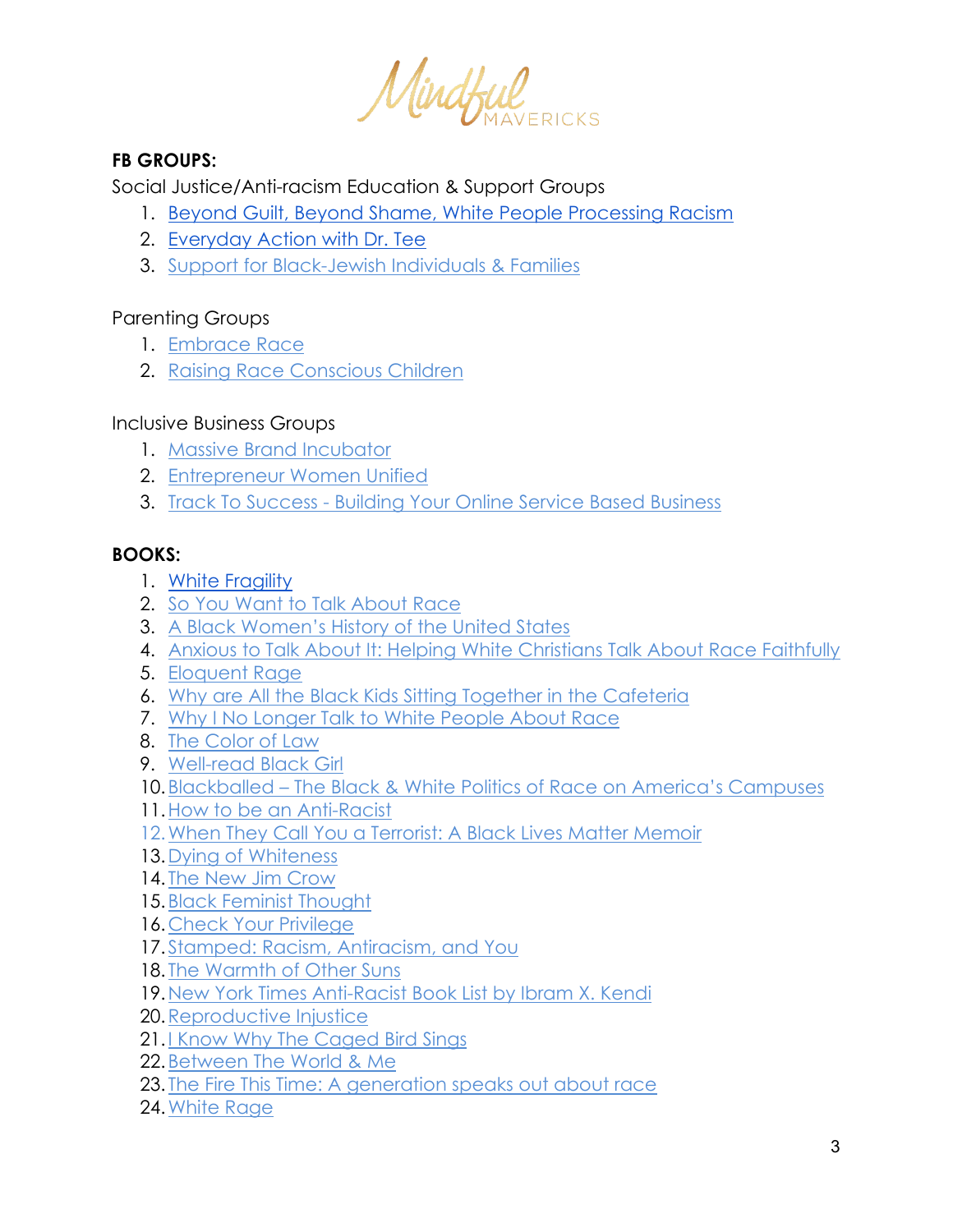Mindful

25[.Yellow](https://amzn.to/3eVXtSw)

## **BLOGS/ARTICLES:**

- 1. [How to Protest Safely](https://www.wired.com/story/how-to-protest-safely-gear-tips/?utm_source=pocket-newtab)
- 2. [What is White Privilege, really?](https://www.tolerance.org/magazine/fall-2018/what-is-white-privilege-really)
- 3. [Addressing Diversity in Your Business](https://mindfulmavericksmagazine.com/issue-13-dr-tee-williams-5-diversity-mistakes-to-avoid-social-justice-education-inclusion-anti-racism/)
- 4. [5 Racist Anti-Racism Responses "Good" White Women Give to Viral Posts](https://www.katykatikate.com/the-blog/2020/5/26/5-racist-anti-racism-responses-good-white-women-give-to-viral-posts)
- 5. [Performative Allyship is Deadly](https://forge.medium.com/performative-allyship-is-deadly-c900645d9f1f)
- 6. [Reckoning with White Supremacy](https://www.scalawagmagazine.org/2020/06/understanding-white-supremacy-protests/?utm_source=pocket-newtab)
- 7. [Who Gets to Be Afraid in America?](https://www.theatlantic.com/ideas/archive/2020/05/ahmaud-arbery/611539/)
- 8. 7 [Difficult Questions About Racism](https://www.scarymommy.com/you-asked-i-answered-7-difficult-questions-about-racism/)
- 9. [Hands on the Freedom Plow](https://amzn.to/3dGgJTy)
- 10[.PBS's Teaching Your Child About Black History Month](https://www.google.com/url?q=https://www.google.com/url?q%3Dhttps://www.pbs.org/parents/thrive/teaching-your-child-about-black-history-month%26amp;sa%3DD%26amp;ust%3D1591393824591000&sa=D&ust=1591393824637000&usg=AFQjCNGXuzhOjilOn6zgCJ7veVzD6iGhUw)
- 11[.Answering White People's Most Commonly Asked Questions About The](https://thebolditalic.com/where-do-i-donate-why-is-the-uprising-violent-should-i-go-protest-5cefeac37ef9)  [Black Lives Matter Movement](https://thebolditalic.com/where-do-i-donate-why-is-the-uprising-violent-should-i-go-protest-5cefeac37ef9)
- 12[.Your Kids Aren't Too Young to Talk About Race: Resource Roundup from](https://www.google.com/url?q=https://www.google.com/url?q%3Dhttps://www.prettygooddesign.org/blog/Blog%252520Post%252520Title%252520One-5new4%26amp;sa%3DD%26amp;ust%3D1591393824591000&sa=D&ust=1591393824637000&usg=AFQjCNHtZIZVYkGjF3tEXDwYazJNH7BnZQ)  [Pretty Good](https://www.google.com/url?q=https://www.google.com/url?q%3Dhttps://www.prettygooddesign.org/blog/Blog%252520Post%252520Title%252520One-5new4%26amp;sa%3DD%26amp;ust%3D1591393824591000&sa=D&ust=1591393824637000&usg=AFQjCNHtZIZVYkGjF3tEXDwYazJNH7BnZQ)
- 13.What White People Can Do for Racial Justice
- 14[.White Privilege: Unpacking the Invisible Knapsack](https://convention.myacpa.org/houston2018/wp-content/uploads/2017/11/UnpackingTheKnapsack.pdf)
- 15[.5 Ways White People Can Take Action in Response to](mailto:1.%09https://medium.com/@surj_action/5-ways-white-people-can-take-action-in-response-to-white-and-state-sanctioned-violence-2bb907ba5277) White & State [Sanctioned Violence](mailto:1.%09https://medium.com/@surj_action/5-ways-white-people-can-take-action-in-response-to-white-and-state-sanctioned-violence-2bb907ba5277)
- 16. [The Intersectionality Wars](https://www.vox.com/the-highlight/2019/5/20/18542843/intersectionality-conservatism-law-race-gender-discrimination)

#### **More anti-racism resources to check out:** (list credit - Sarah Sophie Flicker, Alyssa [Klein\)](https://docs.google.com/document/d/1BRlF2_zhNe86SGgHa6-VlBO-QgirITwCTugSfKie5Fs/mobilebasic)

- 1. [75 Things White People Can Do for Racial Justice](https://www.google.com/url?q=https://www.google.com/url?q%3Dhttps://medium.com/equality-includes-you/what-white-people-can-do-for-racial-justice-f2d18b0e0234%26amp;sa%3DD%26amp;ust%3D1591393824621000&sa=D&ust=1591393824647000&usg=AFQjCNGbaQSiqKpk9O7RYq2QVJtdcxIglA)
- 2. [Anti-Racism Project](https://www.google.com/url?q=https://www.google.com/url?q%3Dhttps://www.antiracismproject.org/resources%26amp;sa%3DD%26amp;ust%3D1591393824622000&sa=D&ust=1591393824647000&usg=AFQjCNGo9GwXHzvTUo-uj4_MpdTfakwOWQ)
- 3. [Jenna Arnold's resources \(books and people to follow\)](https://www.google.com/url?q=https://www.google.com/url?q%3Dhttps://www.jennaarnold.com/resources%26amp;sa%3DD%26amp;ust%3D1591393824622000&sa=D&ust=1591393824647000&usg=AFQjCNH2A4kkT_5Am8W5F1K0x-6LuAJ86g)
- 4. [Rachel Ricketts' anti-racism resources](https://www.google.com/url?q=https://www.google.com/url?q%3Dhttps://www.rachelricketts.com/antiracism-resources%26amp;sa%3DD%26amp;ust%3D1591393824622000&sa=D&ust=1591393824648000&usg=AFQjCNFaaSlb6MV6wRX4CmLlx5_aZHUWmA)
- 5. [Resources for White People to Learn and Talk About Race and Racism](https://www.google.com/url?q=https://www.google.com/url?q%3Dhttps://blog.fracturedatlas.org/resources-for-white-people-to-learn-and-talk-about-race-and-racism-5b207fff4fc7%26amp;sa%3DD%26amp;ust%3D1591393824623000&sa=D&ust=1591393824648000&usg=AFQjCNE5IV115WyzxJFWCWuwy8B5MPIqhw)
- 6. [Save the Tears: White Woman's Guide by Tatiana Mac](https://www.google.com/url?q=https://www.google.com/url?q%3Dhttps://tatianamac.com/posts/save-the-tears/%26amp;sa%3DD%26amp;ust%3D1591393824623000&sa=D&ust=1591393824648000&usg=AFQjCNHt1odJ_0ZIlOyONQirexWDXtuexw)
- 7. [Showing Up For Racial Justice's educational toolkits](https://www.google.com/url?q=https://www.google.com/url?q%3Dhttps://www.showingupforracialjustice.org/resources.html%26amp;sa%3DD%26amp;ust%3D1591393824623000&sa=D&ust=1591393824648000&usg=AFQjCNFK_lAcgaqO5jrqdccfmEkKWckdWQ)
- 8. [The \[White\] Shift on Instagram](https://www.google.com/url?q=https://www.google.com/url?q%3Dhttps://www.instagram.com/thewhiteshift/%26amp;sa%3DD%26amp;ust%3D1591393824624000&sa=D&ust=1591393824648000&usg=AFQjCNGgRRml3zkcUAWWRtAnVMIJOqhA4w)
- 9. "Why is this happening?" [an introduction to police brutality from 100](https://www.google.com/url?q=https://www.google.com/url?q%3Dhttps://www.100yearhoodie.com/why%26amp;sa%3DD%26amp;ust%3D1591393824624000&sa=D&ust=1591393824648000&usg=AFQjCNF9cdnh0m9_o_uwhaTD4eEPef22zA)  [Year Hoodie](https://www.google.com/url?q=https://www.google.com/url?q%3Dhttps://www.100yearhoodie.com/why%26amp;sa%3DD%26amp;ust%3D1591393824624000&sa=D&ust=1591393824648000&usg=AFQjCNF9cdnh0m9_o_uwhaTD4eEPef22zA)
- 10. [Zinn Education Project's teaching materials](https://www.google.com/url?q=https://www.google.com/url?q%3Dhttps://www.zinnedproject.org/materials/page/2/cond%25255B0%25255D%253Dlevels_str:Grades%252BPre-K-2%2526s%253D%26amp;sa%3DD%26amp;ust%3D1591393824625000&sa=D&ust=1591393824648000&usg=AFQjCNG2jm3qmQ993Abjr_RqyJrhUcj7ng)

## **VIDEOS:**

1. [Black Feminism & the Movement for Black Lives](https://www.youtube.com/watch?v=eV3nnFheQRo&feature=youtu.be)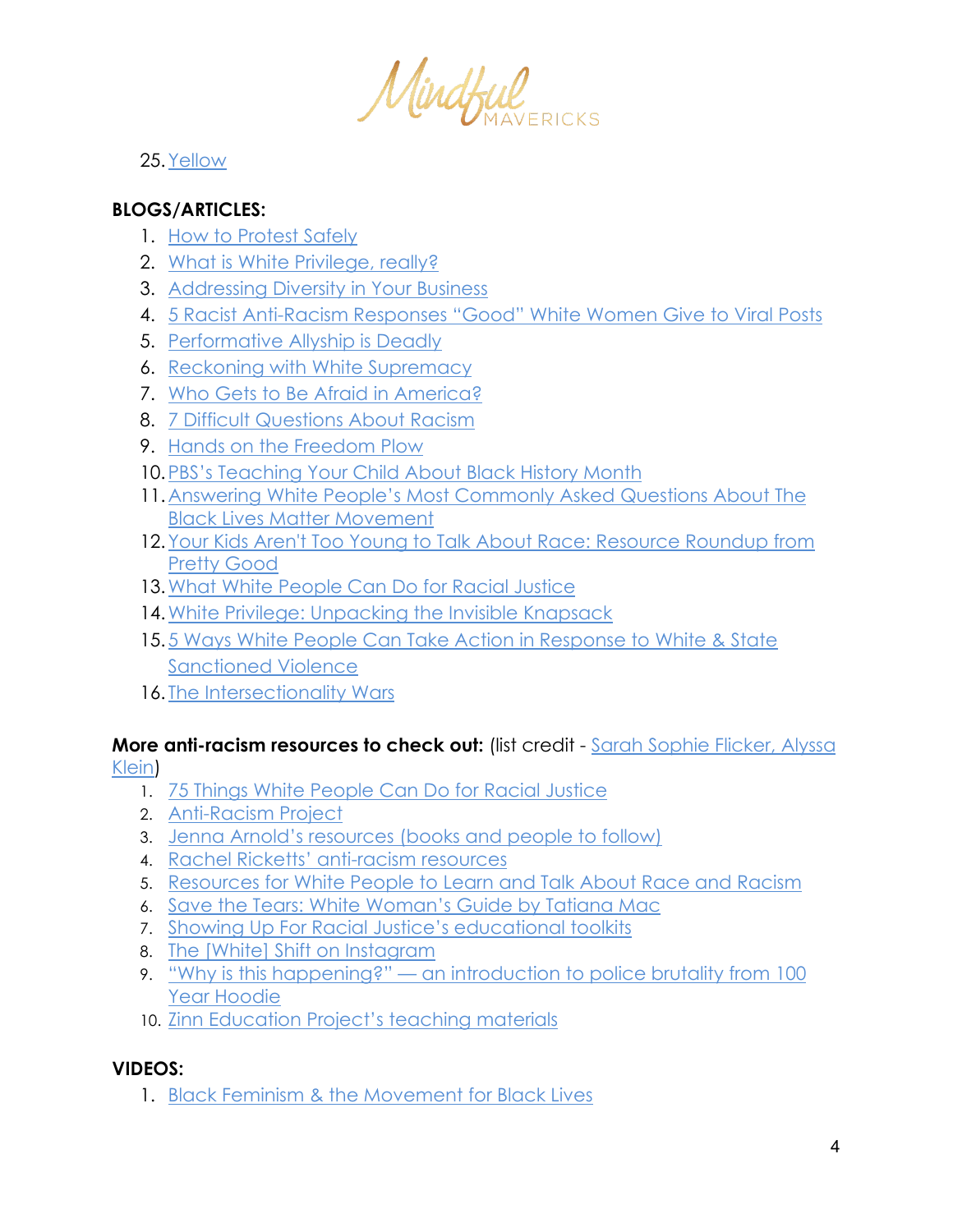Mindful

2. [Uncomfortable Conversations with a Black Man](https://www.facebook.com/watch/?v=272134207491609)

### **RESOURCES FOR CHILDREN:**

Books (many of these recommendations came from [Adyn's Books\)](https://www.aidynsbooks.com/blog/18-books-for-talking-to-your-children-about-race)

- 1. [All Are Welcome](https://amzn.to/2Y1lq3Q)
- 2. [Kid Activists](https://amzn.to/2Y8CYef)
- 3. [Skin Again](https://amzn.to/2AFbQvF)
- 4. [Malcolm Little: The Boy Who Grew Up to Become Malcolm X](https://amzn.to/2A91KTD)
- 5. [All American Boys](https://amzn.to/2AGhxJC)
- 6. [Sit-In: How Four Friends Stood Up](https://amzn.to/2UhOza1)
- 7. [Amazing Grace](https://amzn.to/2A4t45q)
- 8. [Between The World & Me](https://amzn.to/3czJno5)
- 9. [Let's Talk About Race](https://amzn.to/2AFg4Dx)
- 10[.Crown: An Ode to the Fresh Cut](https://amzn.to/3eWcOT2)
- 11. [The Stars & The Blackness Between Them](https://amzn.to/2AFf4zh)
- 12[.Piecing Me Together](https://amzn.to/2MAGhpw)
- 13[.Henry's Freedom Box: A True Story](https://amzn.to/2zZ8Yd4) From The Underground Railroad
- 14. Separate is Never Equal
- 15. [Let the Children March](https://amzn.to/2UfEo5C)
- 16. [Little Leaders: Bold Women in Black History](https://amzn.to/30cf1p7)
- 17[.A Kid's Book About Racism](https://akidsbookabout.com/collections/all-products/products/a-kids-book-about-racism)
- 18[.Books to Spark Conversations About Race](https://www.getepic.com/collection/15553297/books-to-spark-conversations-about-race-racism)
- 19[.31 Children's Books to Support Conversations about Race](https://www.embracerace.org/resources/26-childrens-books-to-support-conversations-on-race-racism-resistance)
- 20[.Coretta Scott King Book Award Winners: books for children and young](https://www.google.com/url?q=https://www.google.com/url?q%3Dhttps://www.commonsensemedia.org/lists/coretta-scott-king-book-award-winners%26amp;sa%3DD%26amp;ust%3D1591393824589000&sa=D&ust=1591393824637000&usg=AFQjCNG5kzliG6yvTy-G290_0m0HpIAeWQ)  [adults](https://www.google.com/url?q=https://www.google.com/url?q%3Dhttps://www.commonsensemedia.org/lists/coretta-scott-king-book-award-winners%26amp;sa%3DD%26amp;ust%3D1591393824589000&sa=D&ust=1591393824637000&usg=AFQjCNG5kzliG6yvTy-G290_0m0HpIAeWQ)
- 21[.Read Brightly List of Books about Race](https://www.readbrightly.com/how-to-talk-to-kids-about-race-books-and-resources-that-can-help/)

### Articles

- 1. [Anti-Racism For Kids 101: Starting To Talk About Race](https://booksforlittles.com/racial-diversity/?fbclid=IwAR2CN6SbzqWHtxnaCADEw4RfwXAws88GyeGSsgL59Os82MIq8noGju5INYs)
- 2. [Racism & Violence: How to Help Children Handle the News](https://childmind.org/article/racism-and-violence-how-to-help-kids-handle-the-news/?utm_source=newsletter&utm_medium=email&utm_content=we%E2%80%99re%20offering%20guidance%20and%20advice%20for%20helping%20your%20child%20process%20their%20feelings%20as%20well%20as%20ideas%20to%20help%20parents%20dig%20in%20to%20challenging%20questions%20without%20turning%20away&utm_campaign=Weekly-06-02-20)
- 3. [A White Family's Guide For Talking About Racism](https://educationwithanapron.com/2020/05/a-white-families-guide-for-talking-about-racism/)
- 4. [Talking Race with Young Children](https://www.npr.org/2019/04/24/716700866/talking-race-with-young-children)
- 5. ['Nailed It' Host Shares How To Talk To Kids About #BlackLivesMatter](https://www.scarymommy.com/nicole-byer-nailed-it-racism/)
- 6. [What to say and read to your children right now](https://www.kveller.com/what-to-say-and-read-to-your-children-right-now-about-race/)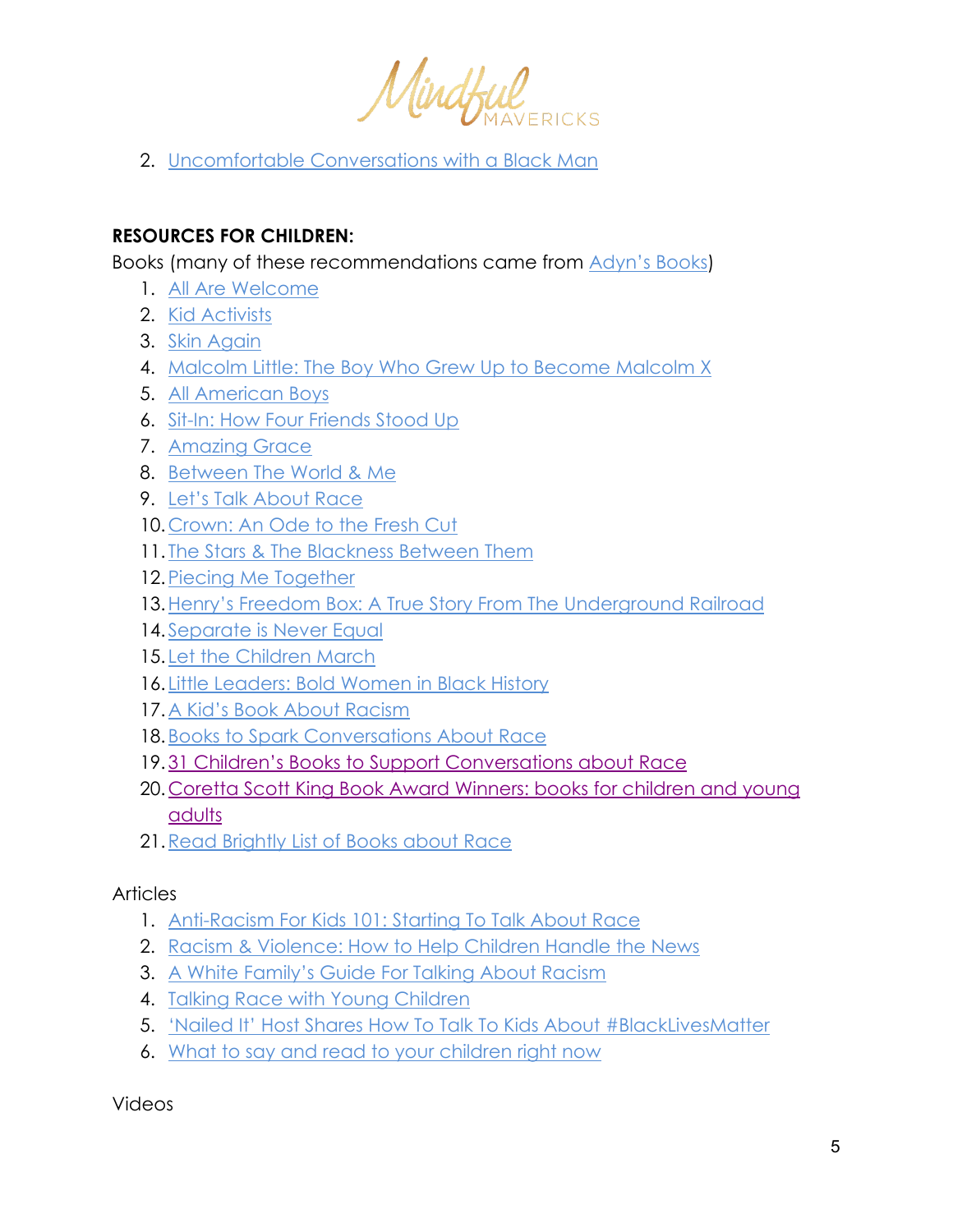Mindful

- 1. [How to talk to kids about race](https://www.youtube.com/watch?v=QNEKbVq_ou4)
- 2. [Let's Talk about Race](https://www.youtube.com/watch?v=zoDUJY9u9Jw)
- 3. [Something Happened in our Town](https://www.youtube.com/watch?v=lcOhOFGcWm8)
- 4. [Say Something](https://www.youtube.com/watch?v=d6M8MvThkm8)
- 5. [Talking to your children about racism](https://www.youtube.com/watch?v=nDgXMYhZClk)
- 6. [I am enough.](https://www.youtube.com/watch?v=T4jZxWiCxrY)
- 7. [We March](https://www.youtube.com/watch?v=Em2c6IZ64uc)
- 8. [Sulwe](https://www.youtube.com/watch?v=9m8JvdBZiSE)

## **ORGANIZATIONS TO JOIN & DONATE TO:**

- 1. [Black Lives Matter](https://blacklivesmatter.com/)
- 2. [Anti-racist Club](https://www.antiracism.club/)
- 3. [A New Way of Life](http://anewwayoflife.org/)
- 4. [Showing up For Racial Justice](https://www.showingupforracialjustice.org/) (SURJ)
- 5. [National Council for Incarcerated and Formerly Incarcerated Women](https://www.nationalcouncil.us/)  [and Girls](https://www.nationalcouncil.us/)
- 6. [#8 Can't Wait](https://8cantwait.org/)
- 7. [NAACP](http://www.naacp.org/)
- 8. Fight for Breonna
- 9. [Southern Poverty Law Center](https://www.splcenter.org/)
- 10[.United Negro College Fund](https://www.uncf.org/)
- 11[.Grassroots Law](https://www.grassrootslaw.org/)
- 12[.Black Youth Project 100](http://byp100.org/)
- 13[.Color of Change](https://www.colorofchange.org/)
- 14. [The Sentencing Project](http://www.sentencingproject.org/)
- 15. [Families against Mandatory Minimums](http://famm.org/)
- 16[.Dream Defenders](http://dreamdefenders.org/)

## **BLACK-OWNED BUSINESSES TO SUPPORT**

- 1. [InclusivePay](https://mindfulmavericksmagazine.com/issue-11-orleatha-smith-cbd-payment-processing-merchant-accounts/)
- 2. [Young, Black & Lit](https://www.youngblackandlit.org/)
- 3. [Nourished Motherhood](https://mindfulmavericksmagazine.com/issue-9-keya-williams-secrets-of-a-yoga-mama/)
- 4. [Annick Ina -](https://mindfulmavericksmagazine.com/issue-6-annick-ina-soul-superstar-stories-from-my-sober-heart-2/) Book Doula
- 5. [Hello 7](https://helloseven.co/)
- 6. [Jocelyn J. Kopac](http://www.jocelynjkopac.com/)
- 7. [Alyssa Hall: Coach For Moms](https://www.alyssahallcoaching.com/)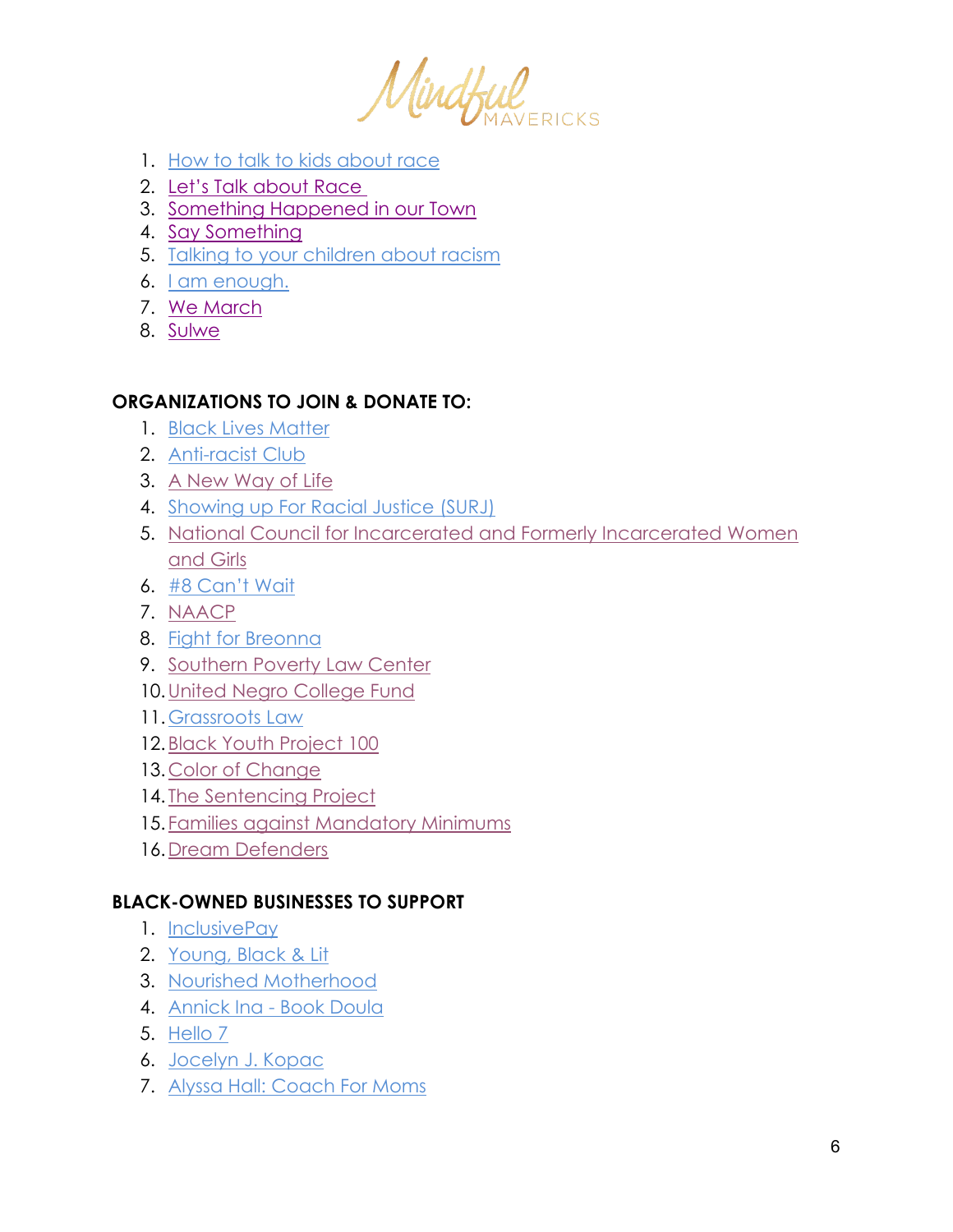Mindful

- 8. [One Caffeinated Mom](https://onecaffeinatedmom.com/home/)
- 9. [Black-owned Restaurants](https://duckduckgo.com/?t=ffsb&q=black-owned+restaurants&atb=v204-1&ia=web)
- 10. Black Business
- 11. [The Black Mall](https://theblackmall.com/)
- 12[.Blax](https://blax.directory/)
- 13[.Black Owned Brooklyn](https://www.blackownedbrooklyn.com/stories)
- 14[.Bay Area Black-owned Businesses](https://docs.google.com/spreadsheets/d/1hMZosjGfnYADWrrz5yYzUNmDJn9jdKZqVzv2bMGhsEU/edit#gid=0)
- 15[.Black-owned Bookstores](https://aalbc.com/bookstores/list.php)
- 16[.Black Coffee w/White Friends](https://linktr.ee/blackcoffeewithwhitefriends)
- 17[.Go-fund Me: Black-owned Businesses](https://www.gofundme.com/mvc.php?route=homepage_norma%2Fsearch&term=Black+owned+businesses)
- 18[.Support Black Owned](https://www.supportblackowned.com/)

### **Films and TV series to watch** (list credit - [Sarah Sophie Flicker, Alyssa Klein\)](https://docs.google.com/document/d/1BRlF2_zhNe86SGgHa6-VlBO-QgirITwCTugSfKie5Fs/mobilebasic)

- 1. 13th (Ava DuVernay) Netflix
- 2. American Son (Kenny Leon) Netflix
- 3. Black Power Mixtape: 1967-1975 Available to rent
- 4. Blindspotting (Carlos López Estrada) Hulu with Cinemax or available to rent
- 5. Clemency (Chinonye Chukwu) Available to rent
- 6. Dear White People (Justin Simien) Netflix
- 7. Fruitvale Station (Ryan Coogler) Available to rent
- 8. I Am Not Your Negro (James Baldwin doc) Available to rent or on Kanopy
- 9. If Beale Street Could Talk (Barry Jenkins) Hulu
- 10. Just Mercy (Destin Daniel Cretton) Available to rent for free in June in the U.S.
- 11. King In The Wilderness HBO
- 12. See You Yesterday (Stefon Bristol) Netflix
- 13. Selma (Ava DuVernay) Available to rent
- 14. The Black Panthers: Vanguard of the Revolution Available to rent
- 15. The Hate U Give (George Tillman Jr.) Hulu with Cinemax
- 16. When They See Us (Ava DuVernay) Netflix

#### **Organizations to follow on social media** (list credit - Sarah Sophie Flicker, Alyssa [Klein\)](https://docs.google.com/document/d/1BRlF2_zhNe86SGgHa6-VlBO-QgirITwCTugSfKie5Fs/mobilebasic)

- 1. Antiracism Center: [Twitter](https://www.google.com/url?q=https://www.google.com/url?q%3Dhttps://twitter.com/AntiracismCtr%26amp;sa%3DD%26amp;ust%3D1591393824610000&sa=D&ust=1591393824643000&usg=AFQjCNHdrE2C-l9wJfsZvbVIOUWsY5gE7Q)
- 2. Audre Lorde Project: [Twitter](https://www.google.com/url?q=https://www.google.com/url?q%3Dhttps://twitter.com/audrelorde%26amp;sa%3DD%26amp;ust%3D1591393824611000&sa=D&ust=1591393824643000&usg=AFQjCNGDuwGjz0FpQyE_bWt5PROCb4yxYQ) | [Instagram](https://www.google.com/url?q=https://www.google.com/url?q%3Dhttps://www.instagram.com/audrelordeproject/%26amp;sa%3DD%26amp;ust%3D1591393824611000&sa=D&ust=1591393824643000&usg=AFQjCNEa3ArSudqKWVpCJxriew4nFNIO4w) | [Facebook](https://www.google.com/url?q=https://www.google.com/url?q%3Dhttps://www.facebook.com/AudreLordeProject/%26amp;sa%3DD%26amp;ust%3D1591393824611000&sa=D&ust=1591393824643000&usg=AFQjCNEb46G9itsvQdoETD5MKiZ09l7nKA)
- 3. Black Women's Blueprint: [Twitter](https://www.google.com/url?q=https://www.google.com/url?q%3Dhttps://twitter.com/blackwomensbp%26amp;sa%3DD%26amp;ust%3D1591393824611000&sa=D&ust=1591393824644000&usg=AFQjCNFwPIMEBu6Uuye3lKsedLlYmGnn9g) | [Instagram](https://www.google.com/url?q=https://www.google.com/url?q%3Dhttps://www.instagram.com/blackwomensblueprint/%26amp;sa%3DD%26amp;ust%3D1591393824612000&sa=D&ust=1591393824644000&usg=AFQjCNGttl8kUZlB76OmZ6oxnAjXKH02dw) | [Facebook](https://www.google.com/url?q=https://www.google.com/url?q%3Dhttps://www.facebook.com/blackwomens.BWBNY/%26amp;sa%3DD%26amp;ust%3D1591393824612000&sa=D&ust=1591393824644000&usg=AFQjCNGjh0BIr1ODNfo07w44ksl9RkIF4Q)
- 4. Color Of Change: [Twitter](https://www.google.com/url?q=https://www.google.com/url?q%3Dhttp://twitter.com/colorofchange%26amp;sa%3DD%26amp;ust%3D1591393824612000&sa=D&ust=1591393824644000&usg=AFQjCNE2HZ_9Bg5bdeBOBQNCi1lEAYpkww) | [Instagram](https://www.google.com/url?q=https://www.google.com/url?q%3Dhttps://www.instagram.com/colorofchange/%26amp;sa%3DD%26amp;ust%3D1591393824612000&sa=D&ust=1591393824644000&usg=AFQjCNG1jH1hv06uhngsJBnakQqpkowbKw) | [Facebook](https://www.google.com/url?q=https://www.google.com/url?q%3Dhttps://www.facebook.com/colorofchange%26amp;sa%3DD%26amp;ust%3D1591393824612000&sa=D&ust=1591393824644000&usg=AFQjCNHJ6ckH58eknKn36zGTEVhaTPRC5A)
- 5. Colorlines: [Twitter](https://www.google.com/url?q=https://www.google.com/url?q%3Dhttps://twitter.com/Colorlines%26amp;sa%3DD%26amp;ust%3D1591393824613000&sa=D&ust=1591393824644000&usg=AFQjCNFmHMgnQyEr0b46mW5YcMOtHI4GYw) | [Instagram](https://www.google.com/url?q=https://www.google.com/url?q%3Dhttps://www.instagram.com/colorlinesnews/%26amp;sa%3DD%26amp;ust%3D1591393824613000&sa=D&ust=1591393824644000&usg=AFQjCNGtlqHfeHMxKcbhpGy_1JyH-AnZag) | [Facebook](https://www.google.com/url?q=https://www.google.com/url?q%3Dhttps://www.facebook.com/colorlines%26amp;sa%3DD%26amp;ust%3D1591393824613000&sa=D&ust=1591393824644000&usg=AFQjCNFHY1Tv1AyjmIyTYsGsUbZURgVrnw)